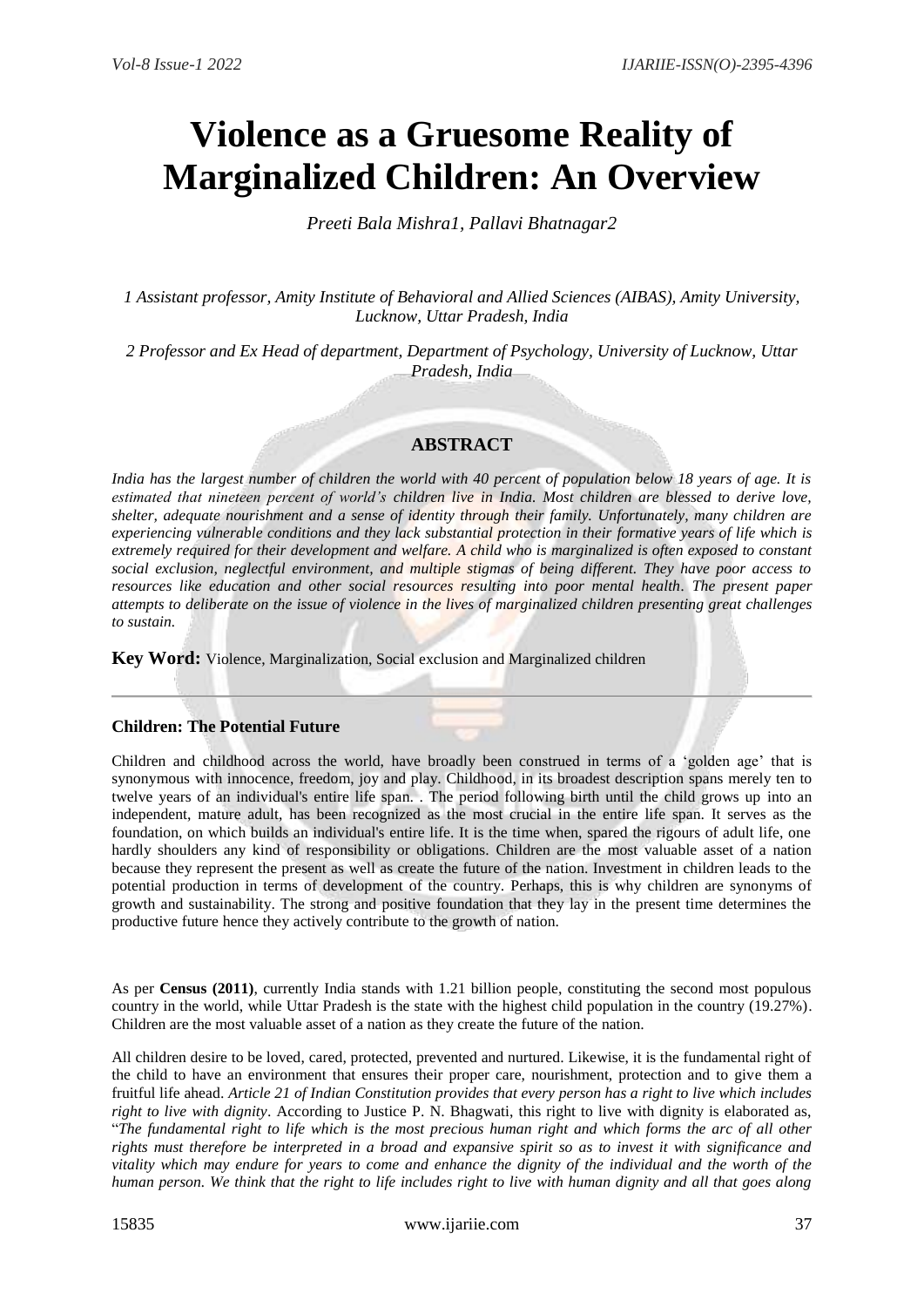*with it, namely, the bare necessaries of life such as adequate nutrition, clothing and shelter and facilities for reading, writing and expressing oneself in diverse forms, freely moving about, and mixing and commingling with fellow human beings".* Also, the Constitution of India provides that the State shall direct its policy towards ensuring "*that children are given opportunities and facilities to develop in a healthy manner and in conditions of freedom and dignity and that childhood and youth are protected against exploitation and against moral and material abandonment*" (Constitution of India; Article 39). This directive clearly positions children as deserving the highest priority in national realisation of the Fundamental Rights and the special provisions for those most vulnerable to discrimination and exclusion. Therefore, if a child enjoys a fundamental right to life, by the same token he/she enjoys the right to all that makes a life *with dignity* possible, such as assured access to nutritious food with dignity, education and healthcare of a certain basic quality, decent work, decent shelter and social protection. Children are dependent over others in order to get their basic needs and emotional needs fulfilled. Apparently, children are vulnerable because they are innocent, tender and easy to exploit, are easy to intimidate, easy to hush up, and thus they become unfortunate victims of Crime.

### **Marginalized Children: The Unheard Voices**

Marginalization is a slippery concept where different context define it in different manner. However, the common concept of marginalization among all definition is exclusion and deprivation resulting into an inability to access resources. This exclusion is defined as the processes by which individuals and population groups face barriers in relation to their access to public goods, resulting in inequitable social attainments, capabilities, and development, justice and dignity outcomes.

Marginalized children are children who live in difficult circumstances for no fault of theirs. Their circumstances are not easy and its a great challenge for them to sustain every day. The term "Children in Difficult Circumstances" is an umbrella term, which refers to many groups of children in situations of need. They are often referred to as children living in difficult circumstances. The concept of children in difficult circumstances was initially introduced by World Summit for Children (WSC) in 1990 as one of the goals to provide improved protection of children in especially difficult circumstances.

Children in difficult circumstances are those children whose basic needs for food, shelter, education, protection, health care and security are not met. Such children face greater risk of suffering malnutrition, poor physical and mental health, disease and possibly death. The term "Children in Difficult Circumstances" is an umbrella term, which refers to many groups of children in situations of need. According to **UNESCAP (2008),** children in difficult circumstances include:

- Children living in severe poverty (Destitute Children)
- Children affected by HIV/AIDS, including orphaned children
- Children with disabilities and chronic illnesses
- Child labourers
- Children living or working on the streets
- Sexually exploited children and
- Child refugees and undocumented immigrant children and Trafficked Children
- Children of Prostitutes
- Juvenile offenders
- Physically or mentally challenged Children
- Victims of War, Conflict and Natural Calamities
- According to UNESCAP (2008), children in difficult circumstances include:
- Children living in slum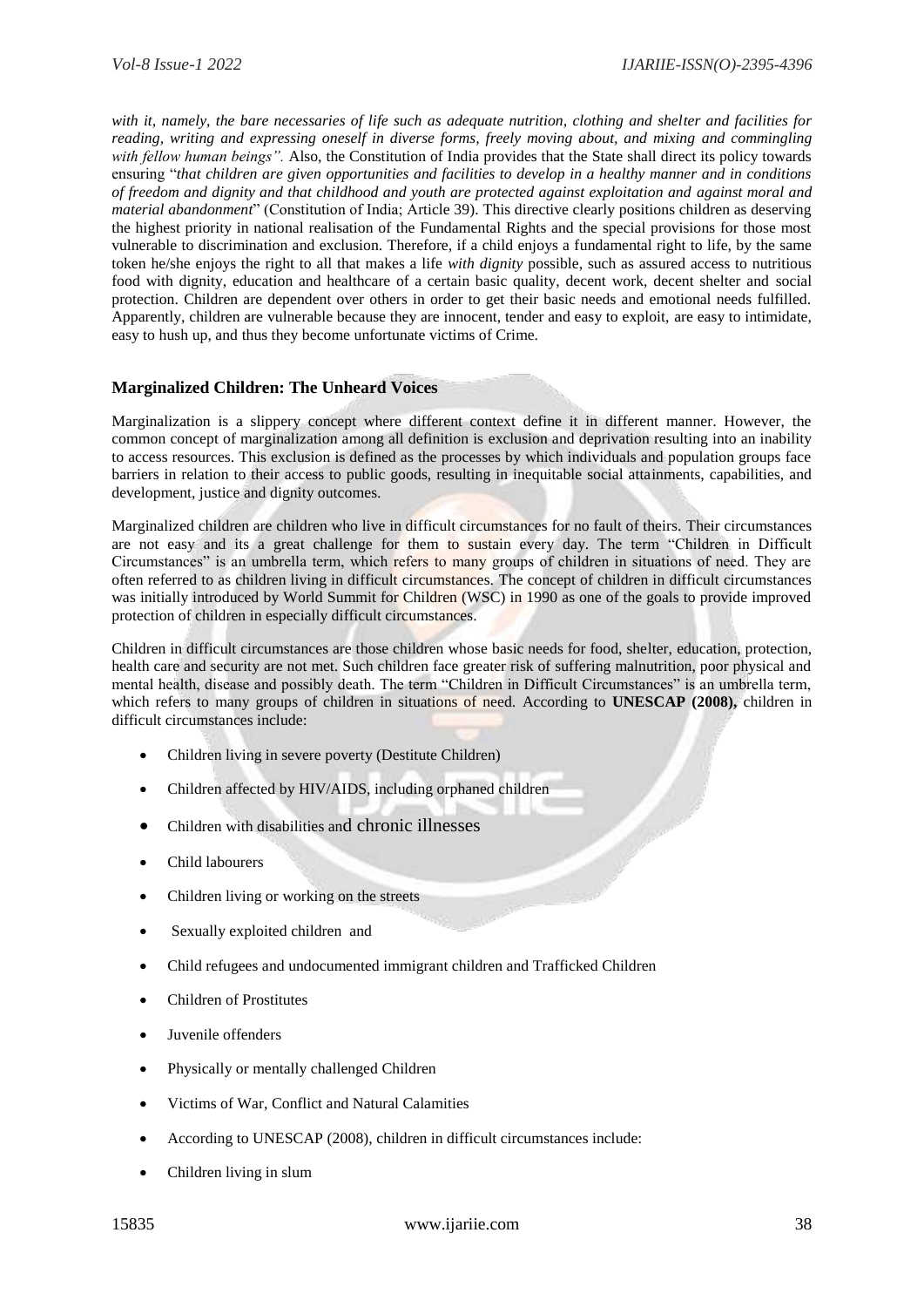- Migrant Children
- Children of nomads
- Street children
- Abandoned and homeless children
- Child beggar
- Child labor
- Children in severe poverty
- Children affected by natural disaster or war
- Children affected by violence
- Victim of child marriage
- Trafficked children.
- Children of prostitutes
- Sexually abused children
- Missing and trafficked children
- Children of prisoners
- Children affected by conflict, disaster
- Disabled children
- Children born as eunuchs
- Orphans
- Children in conflict with law
- Children affected by substance abuse and HIV/AIDS and other terminal diseases

These children are exposed to intense, multiple risks to their physical and mental health either for shorter or longer periods in their lives. A common characteristic of these children is that they lack adequate care and protection, and are forced to lead their lives away from the mainstream. They undergo various forms of deprivation, abuse or exploitation, and unfortunately, these categories of children are on the increase in every part of the world.

It is estimated that around 170 million of India's children are vulnerable to or experiencing difficult circumstances. Around 172 million children in India are vulnerable to experience difficult circumstances with poor mental health. **UNICEF (1994)** estimated that around 11 million children live in streets in India. Marginalized children and adolescents are less likely to access quality life, good mental and physical health status, quality education and opportunities to participate and contribute. Besides that, it is more likely that they will experience abuse, violence and exploitation. Since they are an integral and important part of our population, it is their right to access full care and protection, essential commodities and services and support and opportunities.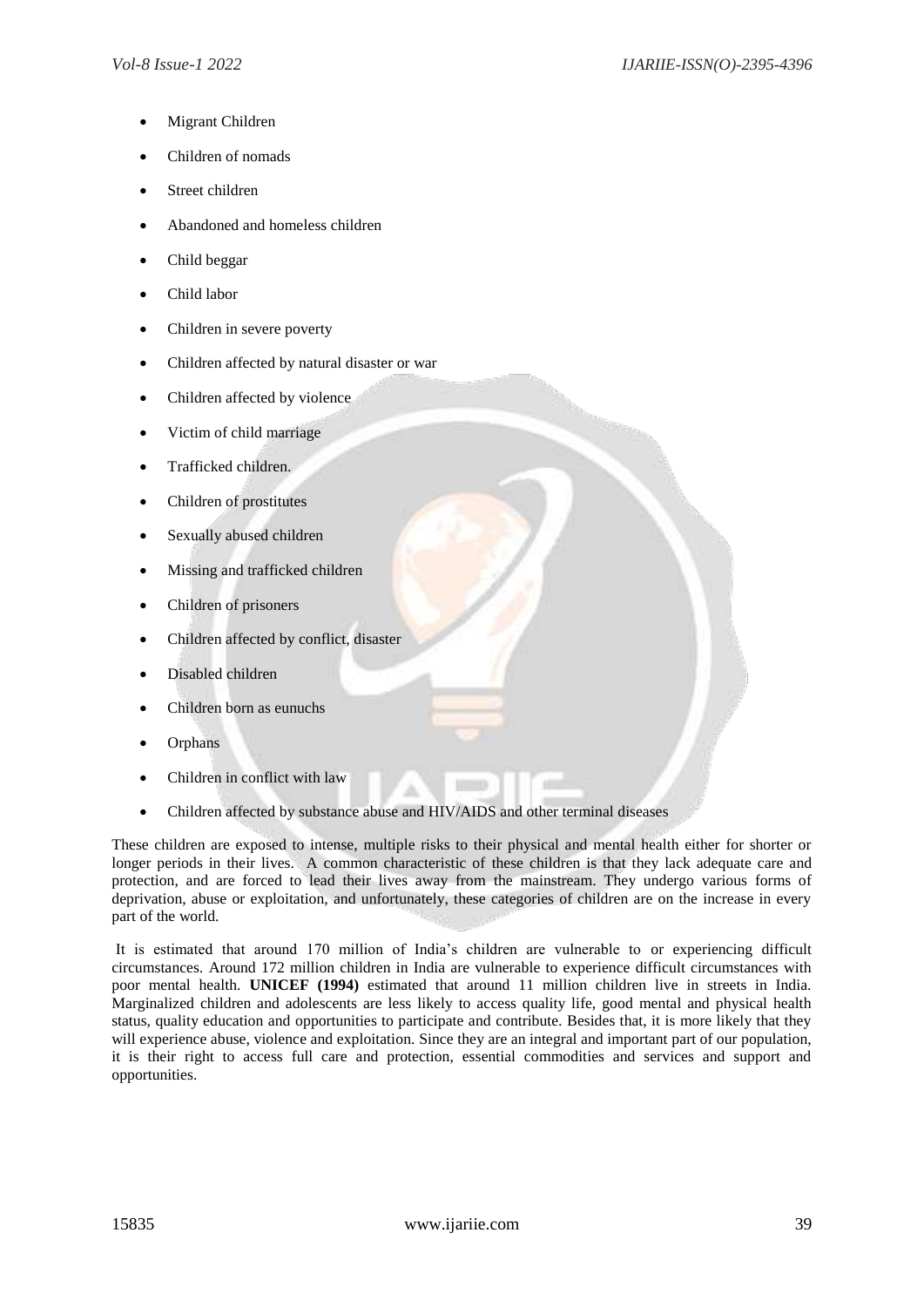## **Violence against Marginalized Children: A Major Concern**

Children being innocent and tender, having less control over their lives and dependency over others for the fulfilment of their basic needs makes them vulnerable, especially when they very young. The fact that children are vulnerable, they need to be cared for and protected from 'the harshness of the world outside' and around.

Marginalized children who constantly experience violence in any form are more likely to have poor mental health. Children exposed to violence are more likely to develop mental health issues. Emotionally regressive environment at home, aversive life situations and parental deprivation were significant impact on their mental issues **(Spitz, 1945).**

Violence against children is a public health, human rights, and social problem, with potentially devastating and costly consequences. Violence against children includes all forms of violence against people under 18 years old whether perpetrated by parents or other caregivers, peers, partners, or strangers. This wide definition of violence includes not only the more obvious violent acts of commission: at least one of six main types of interpersonal violence that tend to occur at different stages in a child's development.

- 1. Maltreatment (including violent punishment): physical, sexual and psychological/emotional violence.
- 2. Bullying (including cyber-bullying).
- 3. Youth violence: concentrated among children and young adults aged 10–29 years, occurs most often in community settings between acquaintances and strangers.
- 4. Intimate partner violence (or domestic violence): physical, sexual and emotional violence by an intimate partner or ex-partner.
- 5. Sexual violence: non-consensual completed or attempted sexual contact and acts of a sexual nature not involving contact.
- 6. Emotional or psychological violence: restricting a child's movements, denigration, ridicule, threats and intimidation, discrimination, rejection and other non-physical forms of hostile treatment.

Violence against children is widespread and must be addressed to improve children's health and well-being. It is gut wrenching to see that Violence against children are frightfully high. It is estimated that up to 1 billion children aged 2–17 years, have experienced a type of violence. Violence is not solely relegated to the external slum environment, but also to within households.

Violence experienced in childhood pose great challenges to the overall development of such children mental health experienced children are exposed to bleak and harsh realities of life which impact their mental health.. **World Health Organization (2020)** has highlighted the consequences of child maltreatment that include impaired lifelong physical and mental health, and the social and occupational outcomes can ultimately slow a country's economic and social development. At large, it is the lack of safe environment and education often leads to poor self-esteem and future related anxiety **(Das, 2019).** Homeless children, adolescents and even women living in unprotected environment on streets make easy prey for sexual abuse **(Shanthi, 2014).**

Exposure to violence results in short-term emotional harm, manifested by such behaviours as bed-wetting, nightmares and social withdrawal. It has also implications in terms of mental health issues such as psychiatric disorders, depression and anxiety, sleep disorder, substance abuse, poor self other relatedness and suicidal ideations and suicidal tendencies.

Numerous studies document that the tenuous conditions of informal settlements negatively affect children's relationships with their family and peers, slows their growth and cognitive abilities, and worsens self-esteem. The constant fear of eviction and abuse make these children vulnerable to behavioural and emotional problems compared with children living in rural areas or non-slum locales witnessing and being victims to a child and spousal abuse is highly correlated with negative physical and mental health outcomes in children (**Bhatia, 2007 and Patel, Flisher, Nikapota, & Malhotra, 2008**). **Srivastava & Shareef (2016)** studied street children aged 10-15 years and reported that younger children are more vulnerable to abuse. All forms of abuse were common, but physical abuse (74%) was highest and the police (25.5%) was an important perpetrator. National Institute of Urban Affairs (2019) in its report on Violence and Crime against Children in India highlighted that Girls are major victims (87%) as compared to boys (13%). Four in every five girl child victim encounter sexual abuse. Violence may take place in homes, orphanages, residential care facilities, on the streets, in the workplace, in prisons and other place of detention and lastly at schools. Marginalized children are more likely todevelop depression, substance use behaviour, anti social and violent behaviour and severe physical and mental health issues **(WHO, 2005).**

Marginalized children especially who work as a street child are especially vulnerable to mental disorders and disease because life on the streets is unprotected and involves greater exposure to impairment of attachment,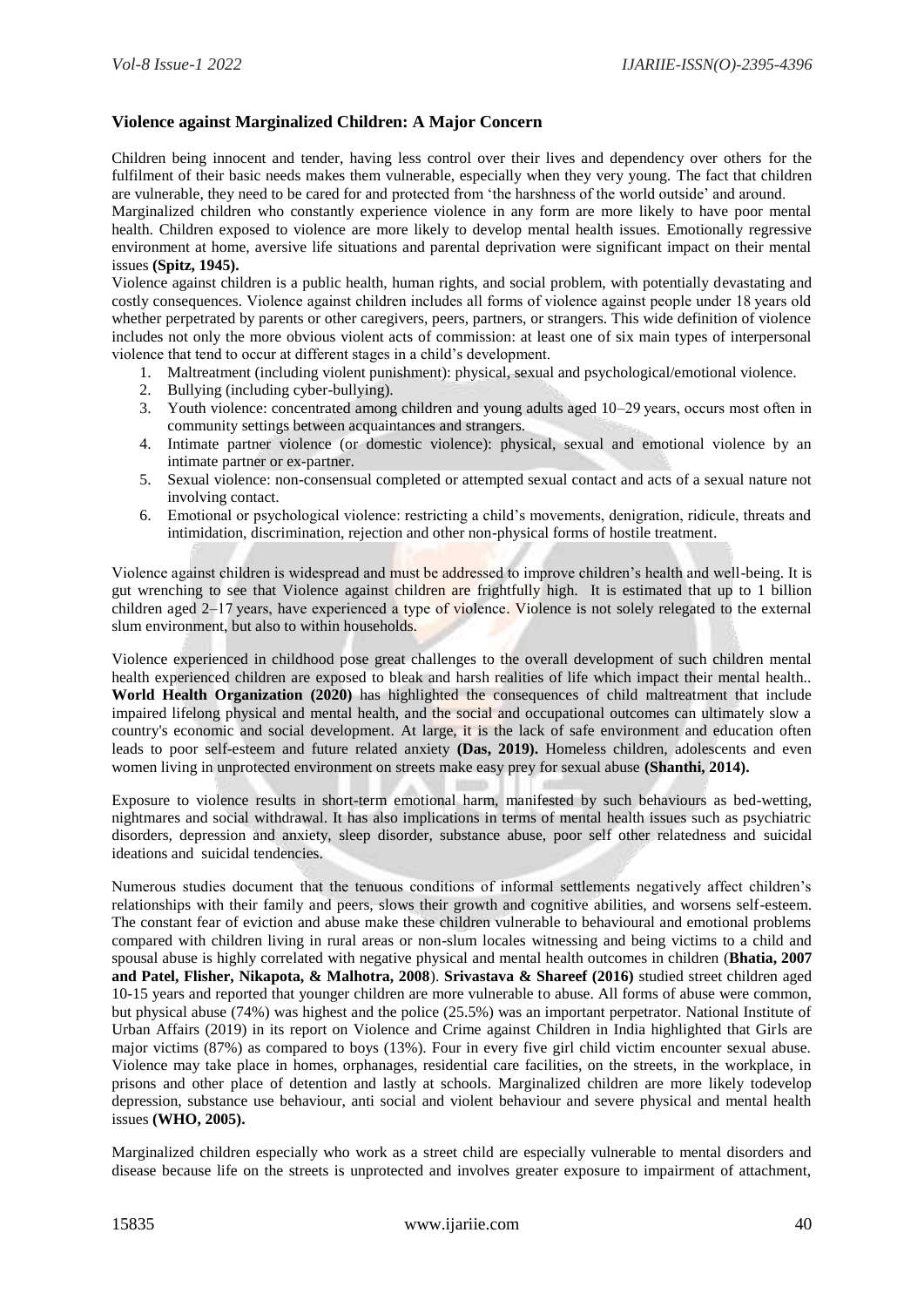unsanitary living and working environments, drug abuse, prostitution (with high exposure to sexually transmitted diseases and HIV/AIDS), infectious diseases, malnutrition, accidents and, more recently, violence. They have limited access to health care services than other urban dwellers and their diseases go untended until they become severe. Consequently, mortality is high among them**. Patil et. al (2013)** found general children and under privileged children, found 14.8 % prevalence of psychiatric morbidity among 5 to 14 years old 257 children of urban slums.

#### **Conclusion:**

Each and every child has this basic right to survive, to grow and to develop and to be entitled to protection from all forms of violence. Despite various government initiatives, under the umbrella of legal provisions, marginalized children are still forced to lead a life of constant social exclusion, discrimination, and deprivation. Early experiences of any form of violence leaves an indelible mark on the overall healthy development of children. Marginalized children are usually left unattended and unheard. These children need to be protected from violence which is making them vulnerable to develop psychoiatric disorders and hampering their well being. In order to ensure their adequate safety and to promote their holistic development in most possible way, an integrated multi stake holder approach is urgently required and this issue of violence needs to be addressed urgently. The policy makers, government and researchers need to focus upon this issue immediately and make sure to make this children empowered and to provide effective measures to mainstream them into society.

#### **References:**

- 1. Bird H (1996). Epidemiology of childhood disorders in a cross-cultural context. *Journal of Child Psychology and Psychiatry and Allied Disciplines*, 37:35-49.
- 2. Bureau of Police Research and Development, New Delhi. (2009). Child Abuse: An Overview. New Delhi:BPRD.10.p
- 3. Children in India, 2012- A Statistical Appraisal (2012). Social Statistics Division, Central Statistics Office, Ministry of Statistics and Programme Implementation, Government of India**.**
- 4. Das, S. (2012). Incidence of Child Labour and Child Schooling in India: Pattern and Determinants. *International Scholarly Research Network, Vol. 2012,* 1-7. <https://doi.org/10.5402/2012/429506>
- 5. Dhal, A., Bhatia, S., Sharma, V., & Gupta, P. (2007). Brief Report: Adolescent Self Esteem, Attachment and Loneliness. *Journal of Indian Association for Child and Adolescent Mental Health*, *3*(3), 61-63
- 6. Government of India (2007), National Urban Housing and Habitat Policy, New Delhi: Ministry of Housing and Urban Poverty Alleviation.
- 7. Hillis S, Mercy J, Amobi A, Kress H. (2016). Global prevalence of past-year violence against children: a systematic review and minimum estimates. Pediatrics ;137(3)
- 8. http://www.unicef.org/eapro/Strategy to reduce maternal and child undernutrition.pdf, last accessed on February 16, 2017.
- 9. [http://childlineindia.org.in/street-children-india.html](http://childlineindia.org.in/street-children-india.htm) last accessed on February 21, 2017.
- 10. Indian Council of Medical Research (2001). Epidemiological study of child and adolescent psychiatric disorders in urban and rural areas. New Delhi, ICMR
- 11. Joshi, H., Visaria, L., & Bhat, R. (2006). Children without Childhood. Ahmedabad Study Action Group, Ahmedabad.
- 12. Knapp MRJ, Scott S, Davies J (1999). The cost of antisocial behaviour in younger children. *Clinical Child Psychology and Psychiatry*, 4:457-473.
- 13. Malhotra, S., & Shah, R. (2015). Women and mental health in India: An overview. Indian Journal of Psychiatry, 57 (6), 205. https://doi.org/10.4103/0019-5545.161479
- 14. Ministry of Women and Child Development (2013). List of Homes, Specialized Adoption Agencies & Open Shelters in the State. Ministry of Women and Child Development, Government of India, India.
- 15. Patil, R. N., Nagaonkar, S. N., Shah, N.B., & amp; Bhat, T. S. (2013). A Cross- Sectional Study Of Common Psychiatric Morbidity In Children Aged 5 To 14 Years in An Urban Slum. *Journal of Family Medicine and Primary Care*, 2(2), 164-168